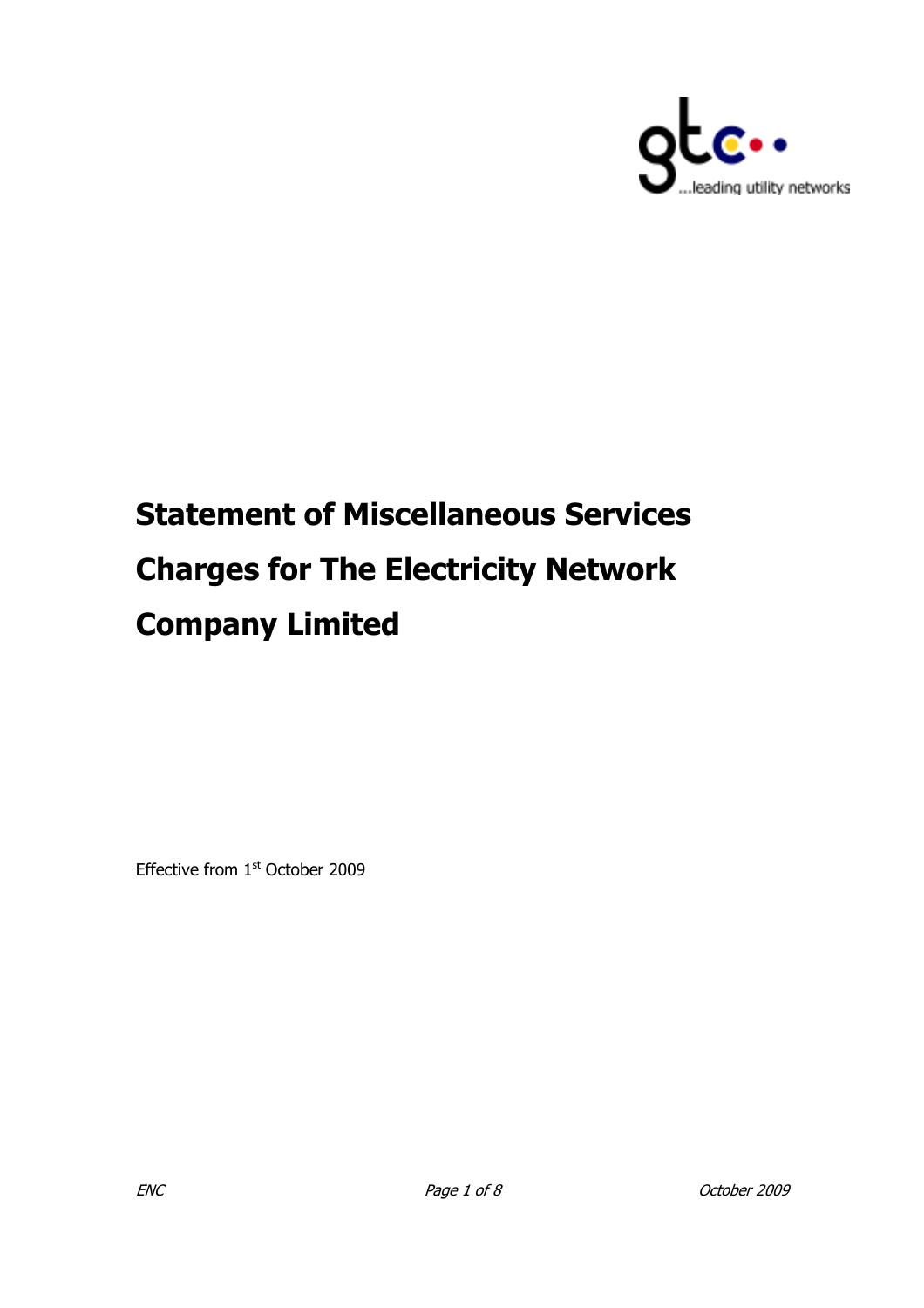### 1. Introduction

This statement details the Transactional charges to be levied to persons (Users) using The Electricity Network Limited (ENC's) electricity distribution system for the purpose of conveying electricity to and from premises or distribution networks of other electricity network operators.

The statement has been prepared in accordance with the requirements the electricity distribution licence granted in accordance with the provisions of the Electricity Act 1989 (as amended from time to time). Words and expressions used in this statement shall have the meaning given to them in the Act and in the electricity distribution licence and shall be construed accordingly.

This statement has been prepared in a form approved by the Gas and Electricity Markets Authority (the 'Authority').

This document should be read in conjunction with the Use of System Methodology Statement and the agreement for the use of system in place between ENC and the User, which sets out, inter alia, the licence obligations and the terms and conditions for providing use of system.

ENC's charging statements on the:

- Use of System (UoS) Charging Methodology;
- Use of System (UoS) Charges;
- Connections Charging Methodology and Statement; and
- Meter Point Administration Charges.

are published separately.

Upon request a copy of this statement can be provided at a cost of £10.00 plus VAT. Alternatively a copy can be downloaded from our website, www.gtc-uk.co.uk free of charge.

# Changes to this Statement Charges

Charges shown are current at the time of publication. Changes to these charges will be subject to the provisions of the relevant agreement for use of system. The Company shall give 30 days notice of any changes to the charges in this statement.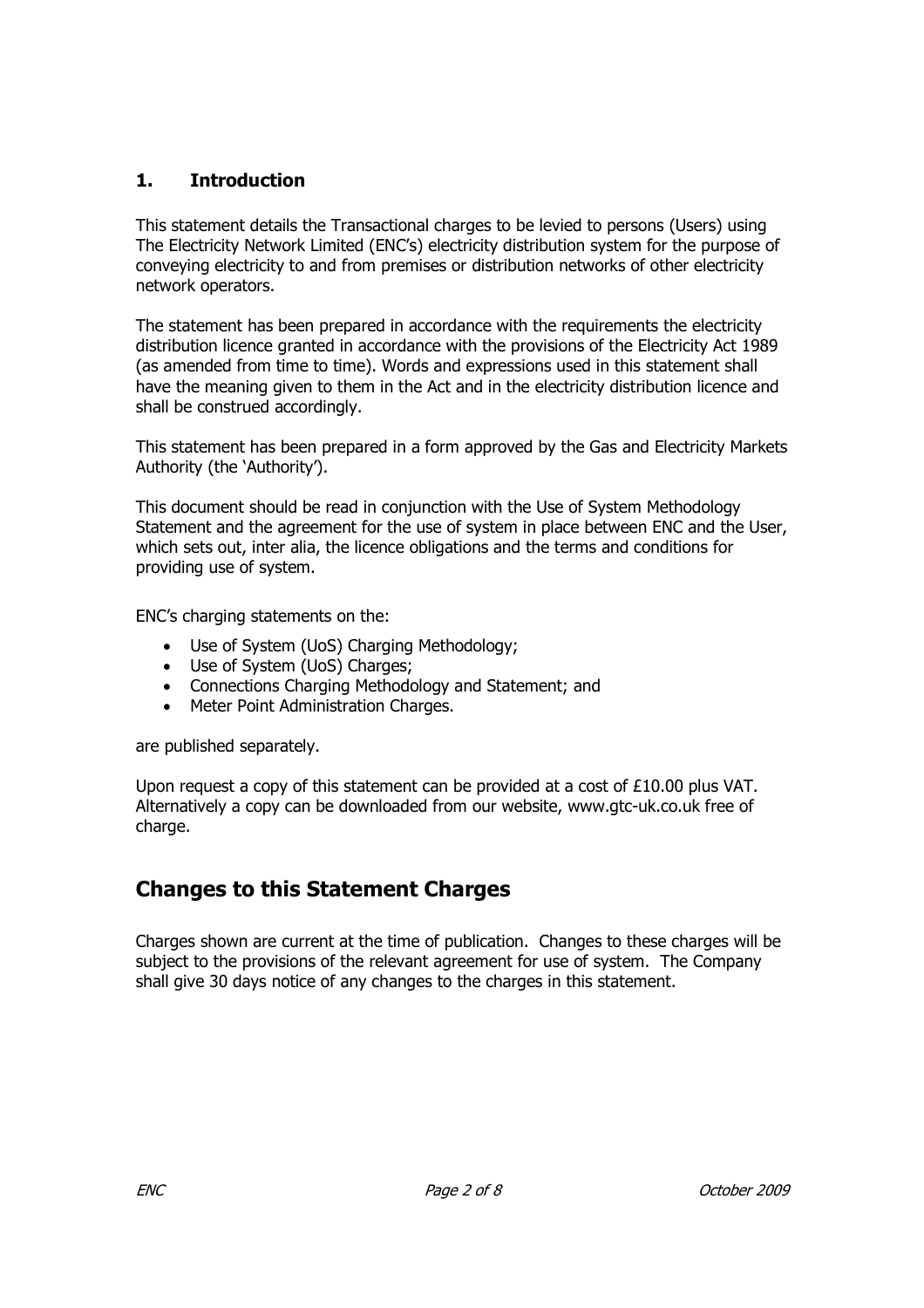# Contact Details

If you have any questions about this statement please contact

## Regulation and Compliance

GTC Energy House Woolpit Business Park Woolpit Bury St Edmunds Suffolk, IP30 9UP

Tel: 01359 240363 Fax: 01359 243377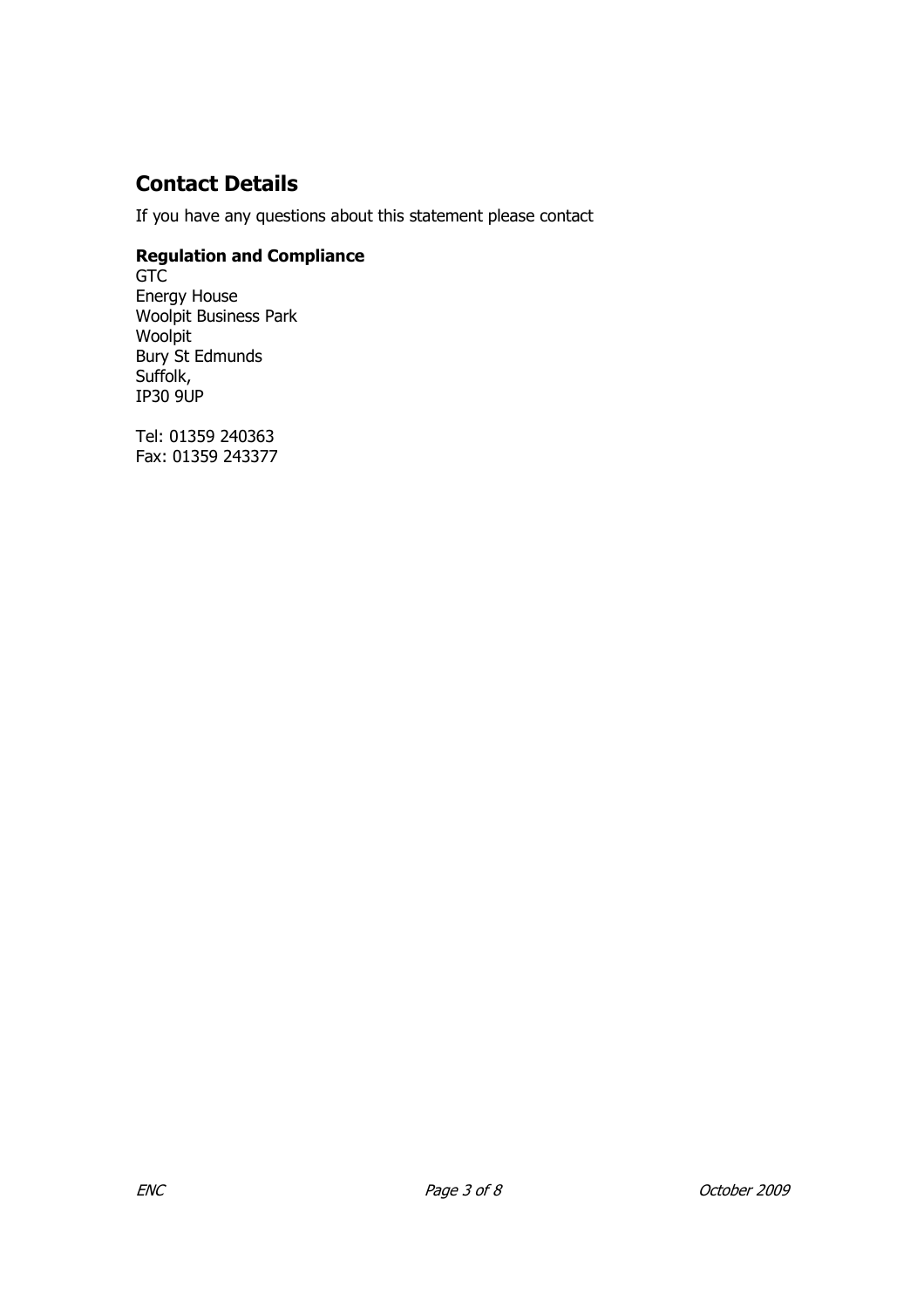# Table of Contents

| 2. Transaction Charges for Energisation, De-energisation, Re-energisation5 |  |
|----------------------------------------------------------------------------|--|
|                                                                            |  |
|                                                                            |  |
|                                                                            |  |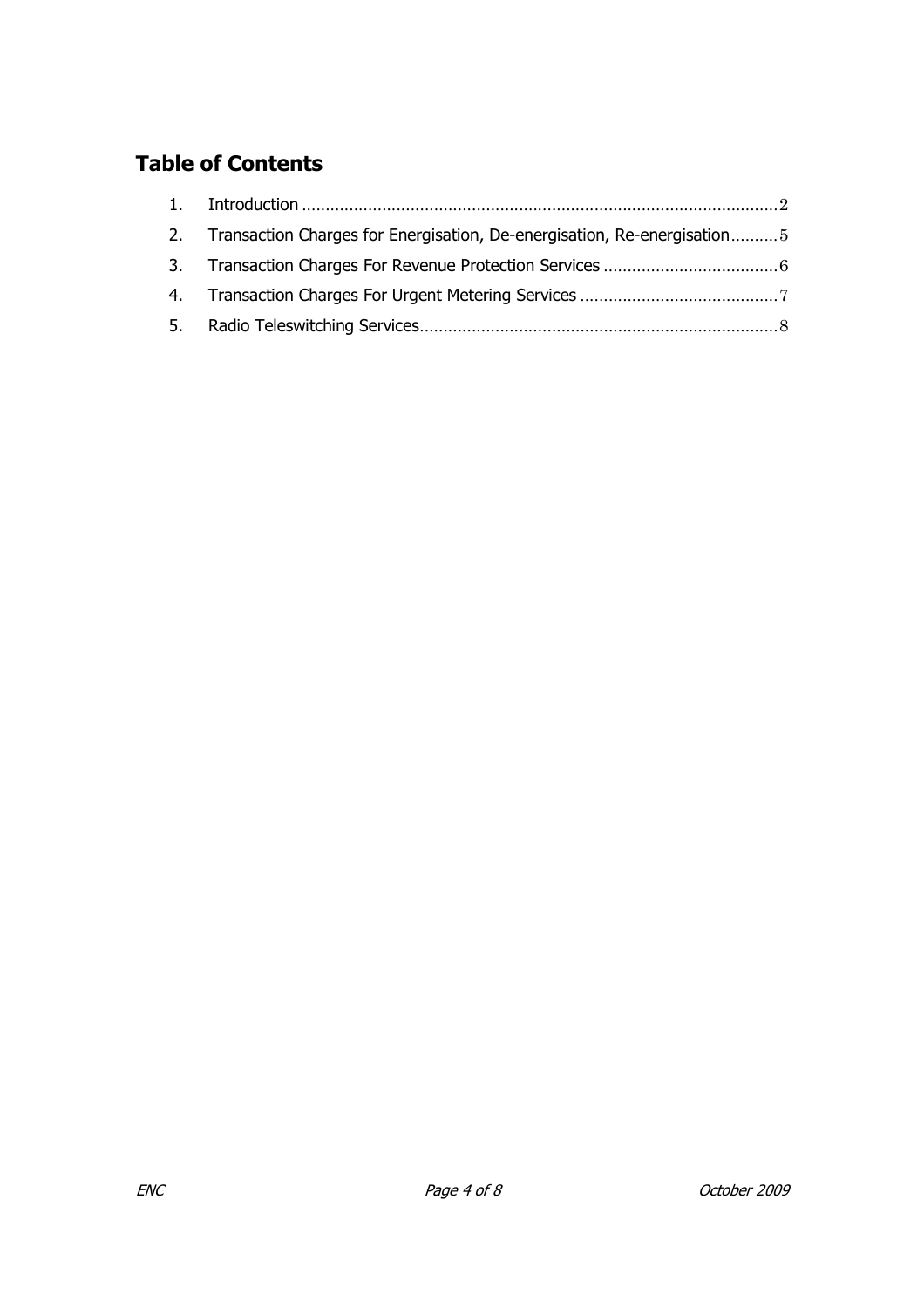#### 2. Transaction Charges for Energisation, De-energisation, Reenergisation

The following charges apply where the relevant service is required of the distributor rather than the Meter Operator. These charges are based on the energisation, deenergisation and re-energisation being undertaken at the service cut-out/ meter position. Other methods of de-energisation, re-energisation (e.g. service cable joint) will be individually quoted.

The way in which some ancillary services are provided will depend upon site-specific requirement and/or supplier instructions.

| <b>Transactional Charges for Energisation, De-energisation and</b><br><b>Re-energisation Services</b>                                                                                |                        |  |  |
|--------------------------------------------------------------------------------------------------------------------------------------------------------------------------------------|------------------------|--|--|
| <b>Activity</b>                                                                                                                                                                      | <b>ENC Charge</b>      |  |  |
| <b>Energise, De-energise or Re-energise.</b>                                                                                                                                         | £100.00                |  |  |
| Visits to site premises to perform a change of energisation at the suppliers request<br>will incur this charge even when the request does not result in a change to<br>energisation. |                        |  |  |
| <b>Abortive Visit Charge</b>                                                                                                                                                         | £50.00                 |  |  |
| <b>Investigate Fault</b>                                                                                                                                                             | £50.00                 |  |  |
| Where no fault found or fault lies in equipment which is the responsibility of another<br>person                                                                                     |                        |  |  |
| <b>Disconnection of supply</b>                                                                                                                                                       | Individually<br>quoted |  |  |
| <b>Out of hours visits</b>                                                                                                                                                           | £150.00                |  |  |
| Normal working hours: $08:30 - 17:00$ Monday to Friday                                                                                                                               |                        |  |  |
| Out of hours: all other times                                                                                                                                                        |                        |  |  |
| <b>Unmetered Supplies</b>                                                                                                                                                            | Individually           |  |  |
| Charges will be individually quoted on application                                                                                                                                   | quoted                 |  |  |

Charges for other services ancillary to Use of System will be individually quoted.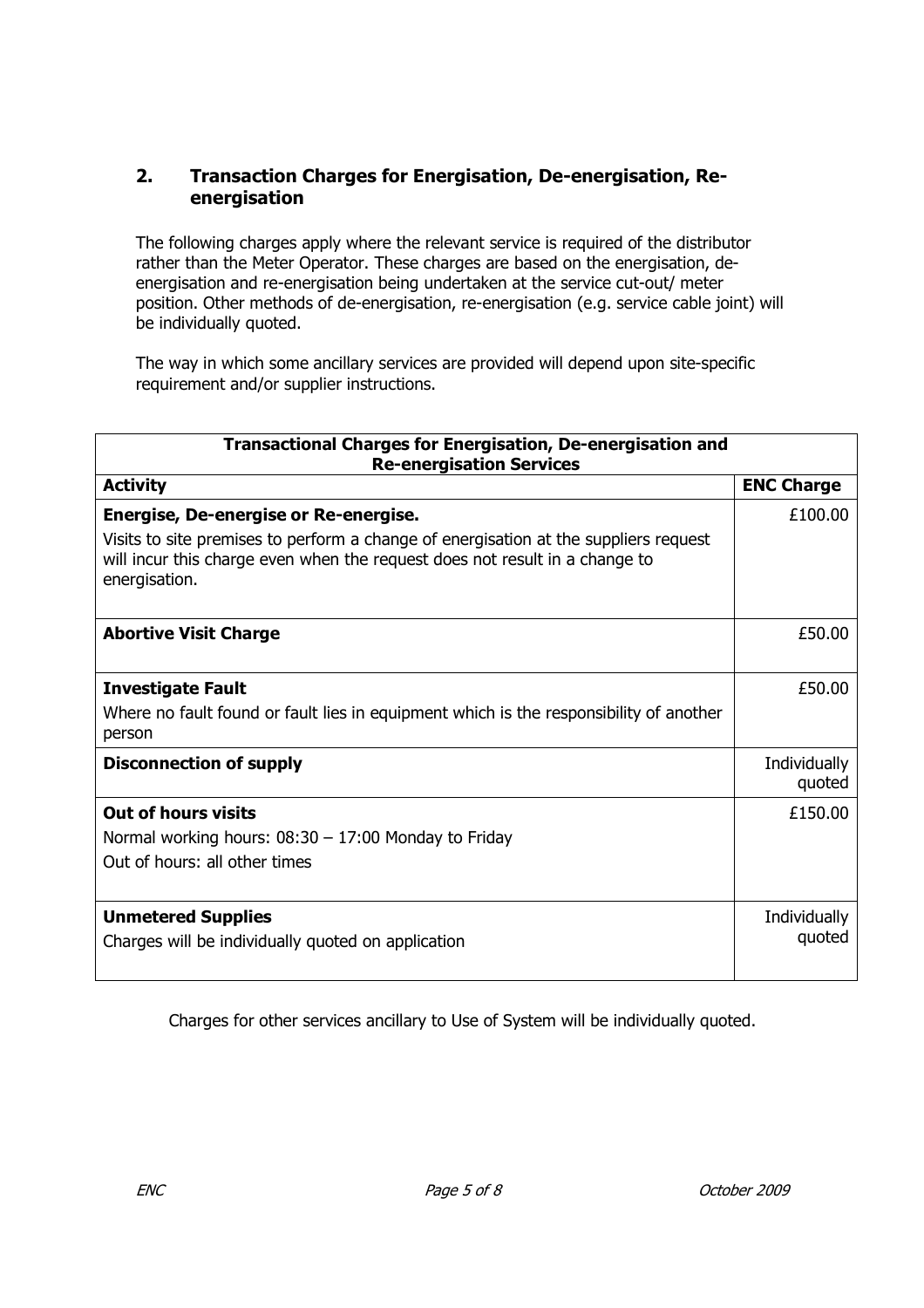## 3. Transaction Charges for Revenue Protection Services

ENC does not offer services for Revenue Protection. Therefore users/suppliers are advised to make their own arrangements for this service.

If ENC subsequently chooses to provide such services, charges will be individually determined to reflect the level of service required. Any agreed terms will be included in an agreement between the supplier and ENC.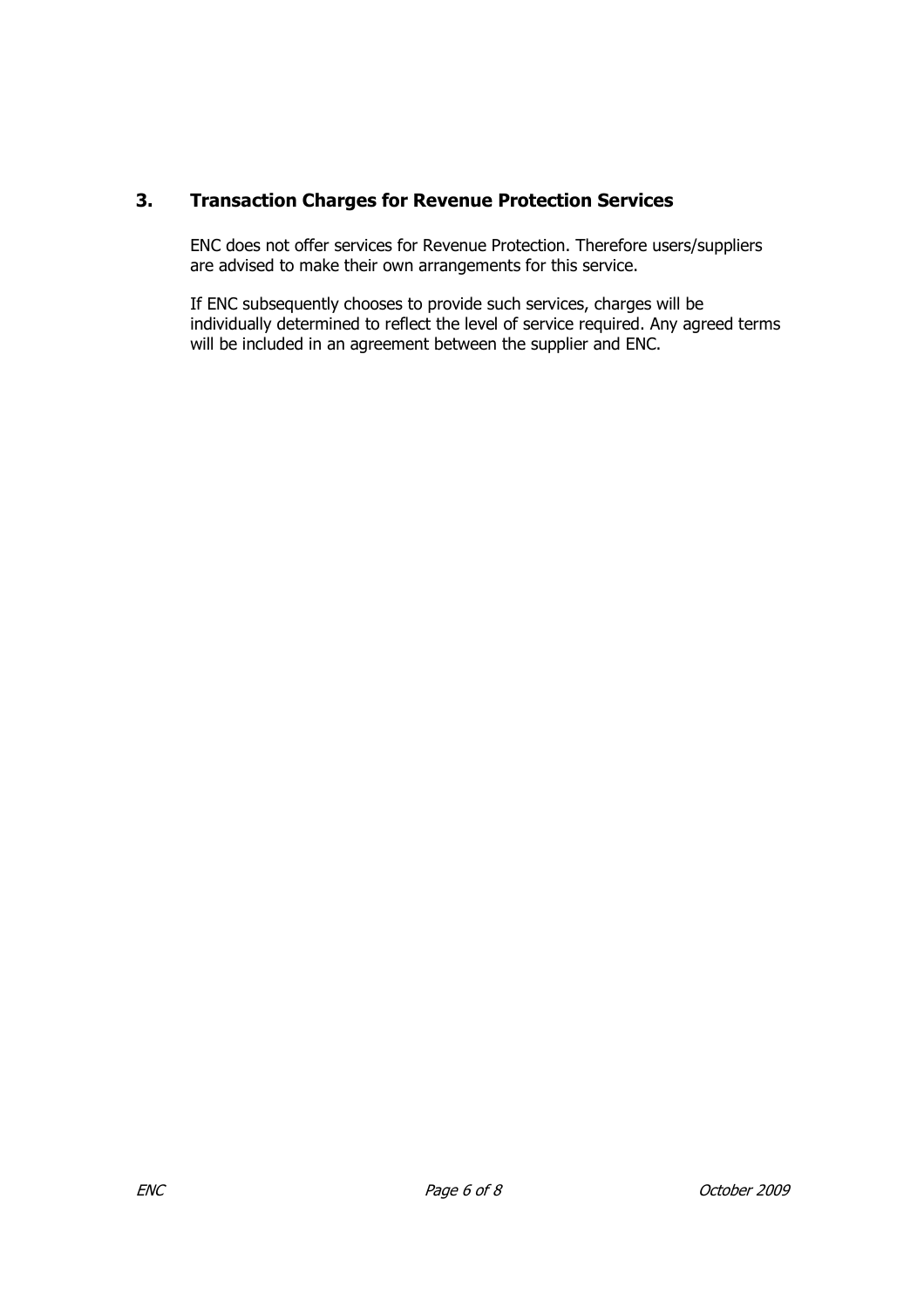### 4. Transaction Charges for Urgent Metering Services

ENC does not offer services for Urgent Metering. Therefore users/suppliers are advised to make their own arrangements for this service.

If ENC subsequently chooses to provide such services, charges will be individually determined to reflect the level of service required. Any agreed terms will be included in an agreement between the supplier and ENC.